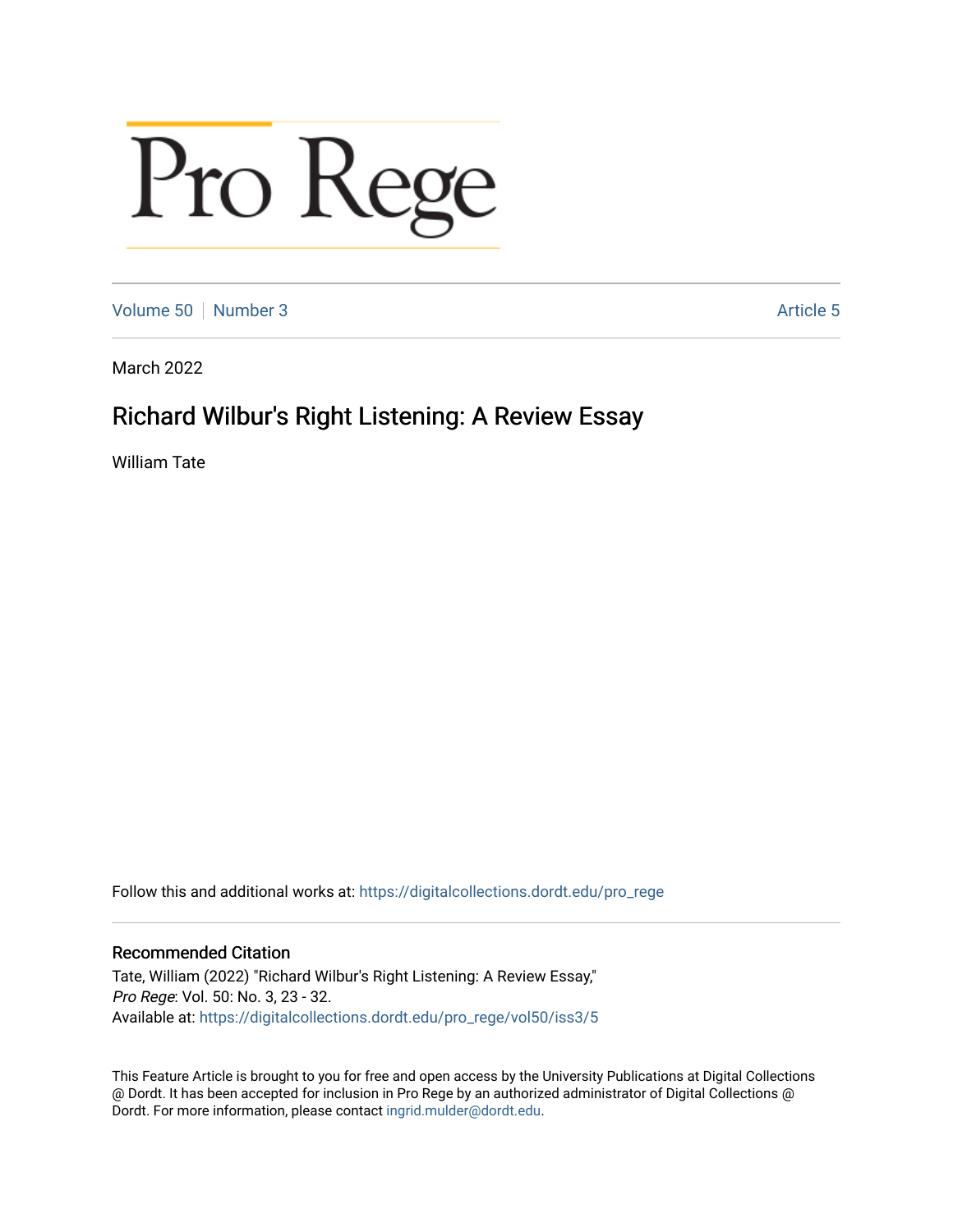# Richard Wilbur's *Right Listening:* A Review Essay



by William Tate

The phenomenon of darkness conditions the possibility of light.<sup>1</sup>

Facts are not entities that simply implant themselves in a vacant mind; they are grasped by a mind trained in a particular culture to grasp them. The same realities presented to a child of three and to a trained scientist will not be the same sort of facts to both of them. The latter's statement of the facts will [be] determined by his or her scientific training.<sup>2</sup>

## **Introduction**

In two six-line stanzas, Richard Wilbur's "A Barred Owl"3 presents and then comments on a richly realized anecdote. The first stanza explains

that, when a sleeping child has been awakened during the night by the sound of a barred owl, adults caring for the child tell her that the owl "if rightly listened to" has merely asked "Who cooks for you?" The second stanza provides a rationale for the adults' response to the child's fear. Many adults, perhaps any, who have ever cared for a young child for any length of time probably can recall some similar incident, including the protective desire to provide comfort for the child.

Critics have appreciated the artistry of the poem. Bruce Michelson, one of Wilbur's best readers, calls it "poem-making as high craft."4 Yet the best available readings of the poem I've discovered, including Michelson's, misrepresent it in at least two overlapping ways. First, they overstate its darkness; the bulk of this essay will address this overstatement by developing a reading of the poem along lines suggested by Charles Taylor. The overstatement tends to obscure a second problem: these interpretations of "A Barred Owl" accept without question the either/or choice presupposed in the light/dark or optimism/pessimism distinctions. I will say a little more about Wilbur's hope in a moment and return to the question of Wilbur's optimism towards the end of the essay.

The first problem, an overemphasis on the darkness of the poem, is especially evident in Michelson's reading. With good reason, Michelson resists the persistent critical caricature of Wilbur as urbanely and somewhat naively optimistic.<sup>5</sup> Rejecting "the idea that [Wilbur's] formalism signals diffidence and prudery," he argues "that Wilbur's notorious reserve encompasses a realm of psychological darkness" (586). And so it does;

Dr. William Tate is Professor of English at Covenant College.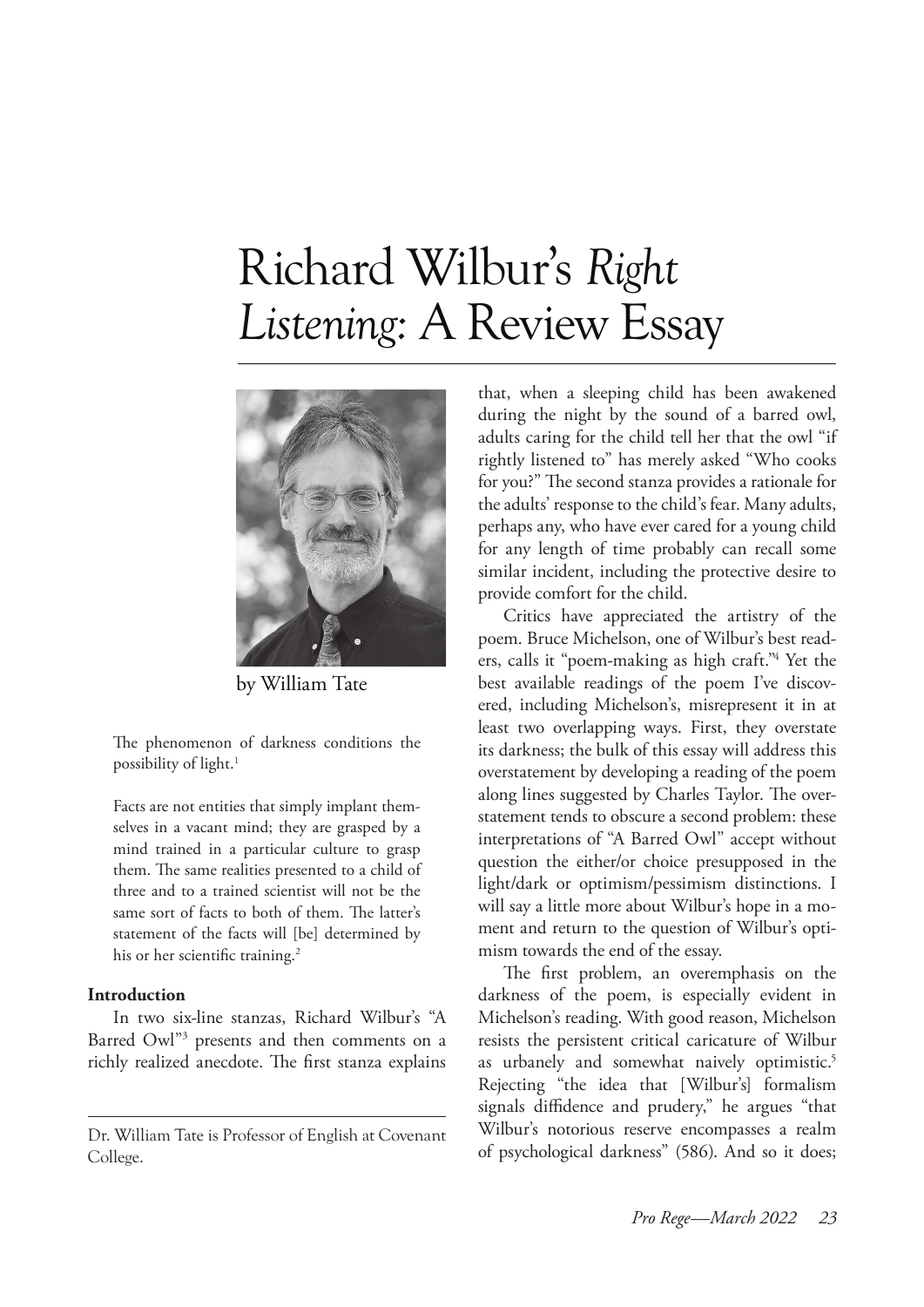I heartily endorse the central claims of Michelson's reading. Nevertheless, Michelson's later comments focus on the psychological darkness to the point that he obscures other, balancing, considerations. In particular, he pictures Wilbur's world as frighteningly divided, thereby eclipsing Wilbur's awareness of order. "What barred owls do," he says, "is… horribly opposite" to the alleged domestication of the barred owl with "a question about cooking" (592). "What is going on out there" in the forest "is pure nature, and pure nightmare" (592). Michelson acknowledges that some will regard the poem's "wit and craft as…celebrations of deep noumenal order," but objects: "The trouble for that approach here is that more lurks in these woods," including the troubling awareness that our carefully chosen words only "illusorily 'domesticate a fear.' To listen 'rightly' is to hear the owl self-servingly wrong[ly]" (592). In other words, the owl can only be understood as "a ruthless predator" (592). For Michelson, and others who read the poem as he does, to describe the owl in any other way is to perpetrate a deception, to falsify the world. The poem only speciously appeals to rightness.

Commenting more recently, John Burt similarly bifurcates our possible responses to the world and to the owl. Concerning the adult explanation of the owl's sound he says, "The child is pacified by this, but the adult who says it obviously is not…. Of course the conclusion is wishful thinking. What else could it be?"6 According to Wilbur, as I will argue, it could be what I will later distinguish as *hopeful* thinking, a posture towards the world that is realistic about its scariness without neglecting its wonders.

Michelson's assessment of the darkness in "A Barred Owl" does more than comment on the human relationship between parents and children; it also has implications for the relationship between human beings and the divine. Michelson's essay, published in the journal *Christianity and Literature*, sets out to problematize (though not to deny) Wilbur's Christianity. He asks, "is this essentially a poetry of faith or not?" (593). Concerning another Wilbur poem, "Lying," he asks "Is Christian faith affirmed, then, or disparaged in 'Lying'"? (596). As I've already indicated with regard to Michelson's opposition of optimism and pessimism, of light and darkness, the either/or choice in these questions ("faith or not," "affirmed…or disparaged") is inadequate. It seems to deny that faith and doubt can coexist in the same person.

Emily Dickinson, among others, comes closer to an adequate expression in this case. In one of her letters she avers, "Faith is Doubt."7 Rigid dogmatists might construe the sentence as an expression of committed unbelief, but understood rightly it approaches tautology, in the sense that our experience of faith ordinarily involves an awareness that what we believe is not subject to our ability to prove or verify it. Charles Taylor, to whose work I will turn in a moment, similarly recognizes "the doubt which is inseparable from faith."8 In an astute reading of Dickinson, Wilbur quotes another of her aphorisms: "'Too much of proof,' she wrote, 'affronts belief.'"9 For Wilbur, as for Dickinson, faith *is* doubt in such a way that it remains faith. Along the same lines, "hope is deferral" so that like faith it fluctuates through time (I have in mind something like the distinction in Romans 8:24: "Now hope that is seen is not hope. For who hopes for what he sees?"<sup>10</sup>). Though hope is, strictly speaking, inconsistent with certainty, it is entirely compatible with confidence.11 Wilbur's poem is not explicitly theological, but Michelson is correct to regard its tone as relevant for a consideration of the nature of faith. Michelson is mistaken, however, in his assessment of that relevance.

### **The Human Linguistic Capacity**

The pivotal lines in "A Barred Owl" draw attention to different potential uses of language: words can "make our terrors bravely clear" or they can "domesticate a fear" (7-8). Moreover, the poem as a whole implies several crucial considerations concerning how human beings find or make meaning. In this section I draw on Charles Taylor's *The Language Animal* as a means of bringing into focus the implications of the poem. Here I will foreground two key pieces of Taylor's analysis. First, I want to sketch, though briefly, the distinction he makes between designative and constitutive accounts of language. According to Taylor, an understanding of language as constitutive involves a more robust awareness of the ontogenesis of language than designative accounts typically include. So,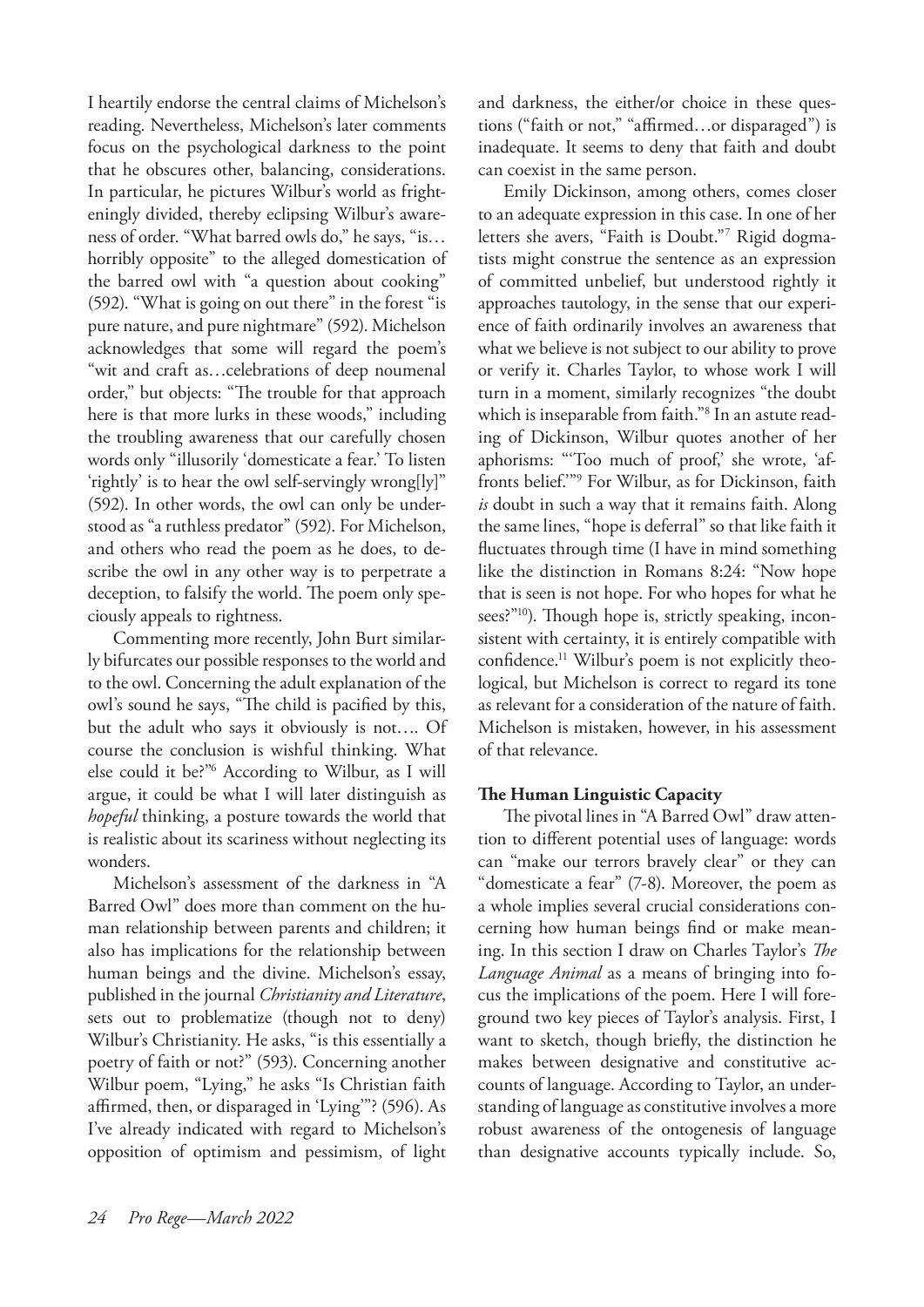second, I'll explain some key features of language learning. With these ideas from Taylor providing a framework, I'll return to Wilbur's "A Barred Owl" in the next section of the essay.

Taylor calls *The Language Animal* "a book about the human linguistic capacity." Human language, he explains, "includes capacities for meaning creation which go far beyond" the default understanding of modernism, that is, "encoding and communicating information" (ix). He distinguishes "designative" or "enframing" (encoding) concepand constitutive accounts of language, chapter 2 develops Taylor's version of a constitutive account by considering how human language develops, paying particular attention to what initiation into a linguistic community involves for a child learner. He begins with the "obvious fact…that children… pick up language from a community or family which is taking care of them, its members talking to each other and talking to them" (52). Simply being in language communities is not the whole picture; rather, "it appears as well that children most

# The pivotal lines in "A Barred Owl" draw attention to different potential uses of language: words can "make our terrors bravely clear" or they can "domesticate a fear" (7-8).

tions of language<sup>12</sup> from "constitutive" conceptions,<sup>13</sup> and he argues that an account of language as "constitutive" more adequately explains human language use. Designative views presuppose that language aims at expressing a prior "way things are" (my scare quotes); meaning is denotative, synchronic, and (so to speak) atomic. Constitutive views also regard language as seeking to express the way things are, but in addition regard "language as making possible new purposes, new levels of behavior, [and] new meanings" (4).<sup>14</sup> For designative theories of language, "Knowledge consists in having the representation actually square with the reality" (4) (thus for Michelson a barred owl simply is "a ruthless predator,"<sup>15</sup> and to suggest otherwise is to perpetrate deception). For constitutive views, "language enables us to grasp something *as* what it is" (6). Language "involves sensitivity to the issue of rightness" (7), but rightness understood as more  $(t$ hough not less<sup>16</sup>) than the verification of propositions. Rightness, in this broader sense, "involves a kind of gathering of attention which Herder describes as 'reflection'" (9).<sup>17</sup> Meaning is dynamic, diachronic, and holistic.

When he suggests that the parents<sup>18</sup> in "A Barred Owl" mislead the child, Michelson oversimplifies the linguistic relationship between caregiver and child in language learning. After Chapter 1 of *The Language Animal* provides a preliminary description of the difference between designative

effectively acquire new words in actual conversation with parents or other caregivers" (52-53). The conversations he has in mind are not simply verbal exchanges, but begin with "bouts of shared attention," that have been called "'protoconversations'" (53). By means of such acts of bonding, the parent helps the child give "her early emotional life…its shape." As Taylor explains, "In responding to the child's needs, for food, for relief from pain, for loving contact, the parent is helping her identify her wants, and how they can be fulfilled. What would otherwise turn into emotional storms of frustration are given a definite purpose and a recognizable remedy. The parent gives to the child a kind of protointerpretation of her desires, a grasp of what is distressing her, and how relief can come" (53). The parents in Wilbur's poem help their child cope with her distress in essentially the way Taylor describes, guiding her towards a more appropriate reaction than her initial fearful response to the owl's cry. In a note at this point, Taylor cites a book by Stanley Greenspan and Stuart Shanker, *The First Idea*. Greenspan and Shanker "speak of 'catastrophic feeling states,' often involving a sense of being overwhelmed, which 'are part of a primitive perceptual motor level of central nervous system organization' (28). Their point is that we have to learn to give shape to these, and hence to tame them" (Taylor, 53, n. 4). The metaphor of taming brings us close to Wilbur's recognition in "A Barred Owl" that our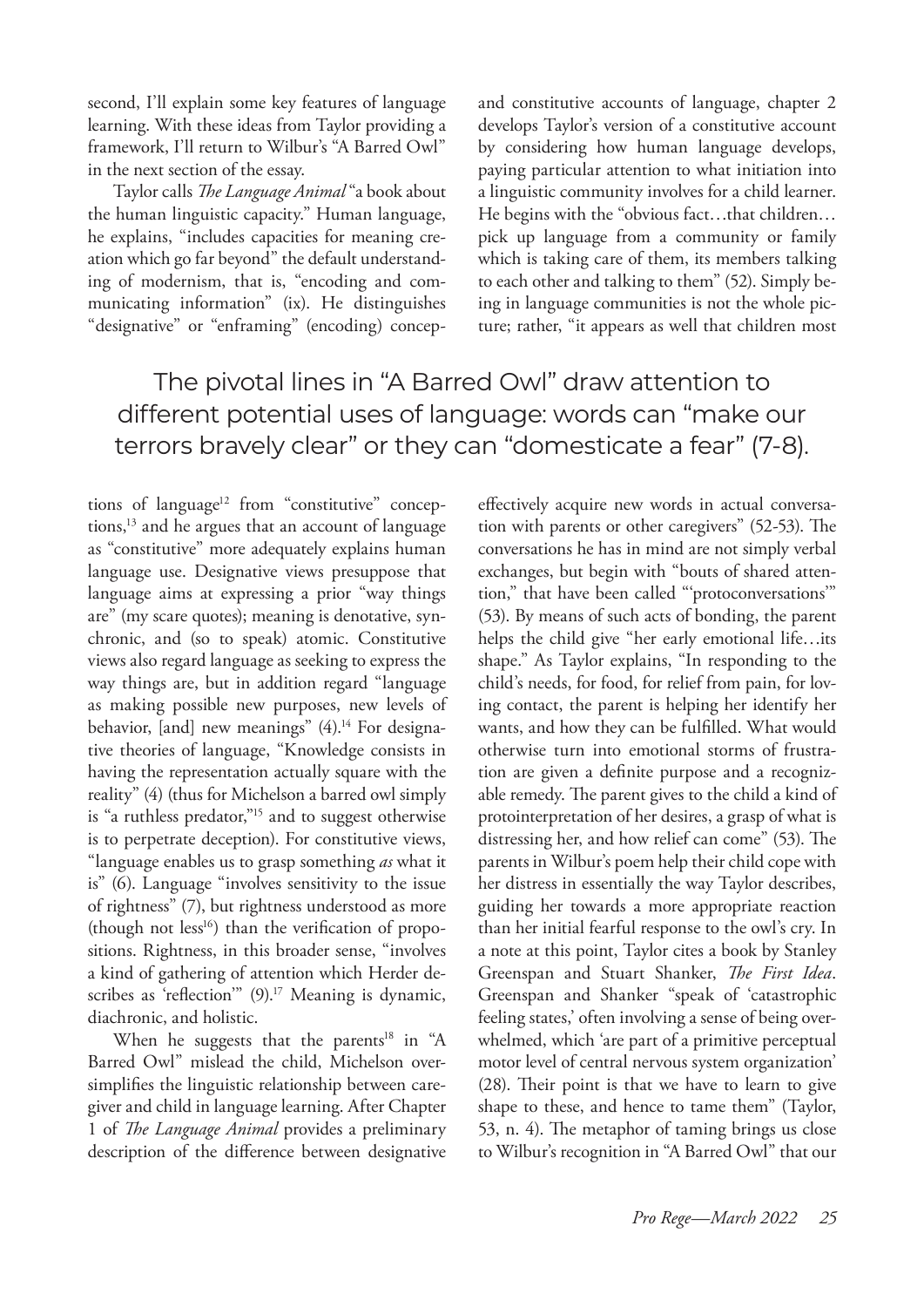words can "domesticate a fear."

Emotional development is not language, of course, but in Taylor's account it is related to language (it is linguistic): language "can only be imparted from within relations of shared emotional bonding, what we might call 'communion'" (55). The shared focus of "communion" provides a foundation for language learning, so that "the acquisition of our first language…is rooted in common attention" (57).<sup>19</sup> Taylor explains this sharing with reference to "zone[s] of proximal development"  $(60).<sup>20</sup>$  To illustrate the concept, Taylor imagines a scenario in which

The child grasps a word…but she also senses that the adult has a deeper grasp, and a wider use. The nearer reaches of this deeper grasp are on the edge of her awareness, as it were…. We can speak of "proximal development" here because the child is on the threshold of this zone. All along the zone is sustained by her sense that there is something more to learn here. But this also means that the zone is sustained by the good pedagogical sense of the teacher, who has to have her own sensitive grasp of where the child is, of what the object commonly focused on means to her. (60)

That the child is in the zone of proximal development means, in this case, that the child is open in the direction of fuller understanding; because of the relationship she has with her caregivers, she is in a good mental and emotional space for receiving instruction. She experiences, and perhaps partly recognizes, that "we acquire language in exchange"  $(61).^{21}$ 

With this explanation of language acquisition in place, Taylor returns to his description of a constitutive account of language: "acquiring language involves not just taking hold of a new tool; it also changes our world, and introduces new meanings into our lives" (61). In particular, the acquisition of language includes not only picking up on the (denotative) meanings of words but also developing various senses of rightness. Taylor distinguishes task rightness, descriptive rightness, and ritual rightness. Task rightness is "imperative" and occurs when the child says the word "more" and succeeds in acquiring "additional spoonfuls [sic] of por-

ridge" (62). Descriptive rightness is "declarative" and "is backed by awareness of criteria." Either of these might merge with ritual rightness when they become "vehicles of sharing." As Taylor explains, "The child who announces 'doggie gone,'" in addition to describing the state of things (and thus achieving declarative rightness), may also be "initiating, or prolonging and intensifying, a sharing of attention with the adult." The child begins to understand that "[words] enable the creation of communion." Language becomes ritual rightness when it "prolongs and intensifies communion"  $(62).^{22}$ 

The child's initiation into language eventually allows her to engage in "fully developed descriptive rightness." But it also introduces her to "the task of defining and redefining our desires and longings in order to be able to live with the pattern of fulfillments and frustrations we undergo." And Taylor admits, "This turns out to be an unending human task, which in its later modes we could describe as: finding the meanings which can make sense—bearable sense—of our lives" (63). Finally, "The child not only learns the right words, she also learns the right behavior" (63). Linguistic communion helps bring about the normalization of such right behavior (makes it feel normal), and cumulative normativity lets "human societies develop a sense of the whole order in which they are set, social, and…inevitably also cosmic" (64). The intersubjectivity of communion precedes and enables the development of selfhood, though the individual human self eventually discovers "a particular take on a common linguistically constituted world" (67).

Taylor's constitutive account of language might reasonably be recognized as a non-theological analogue of the theological concept of accommodation (understood as an aspect of faith). Early versions of the concept occur in Tertullian, for example, but modern discussions often focus on John Calvin. In a well-known passage Calvin expressly associates his teaching with questions concerning the Bible's anthropomorphic representations of God. He asks, "For who even of slight intelligence does not understand that, as nurses commonly do with infants, God is wont in a measure to 'lisp' in speaking to us? Thus, such forms of speaking do not so much express clearly what God is like as accommodate the knowledge of him to our slight capacity."23 The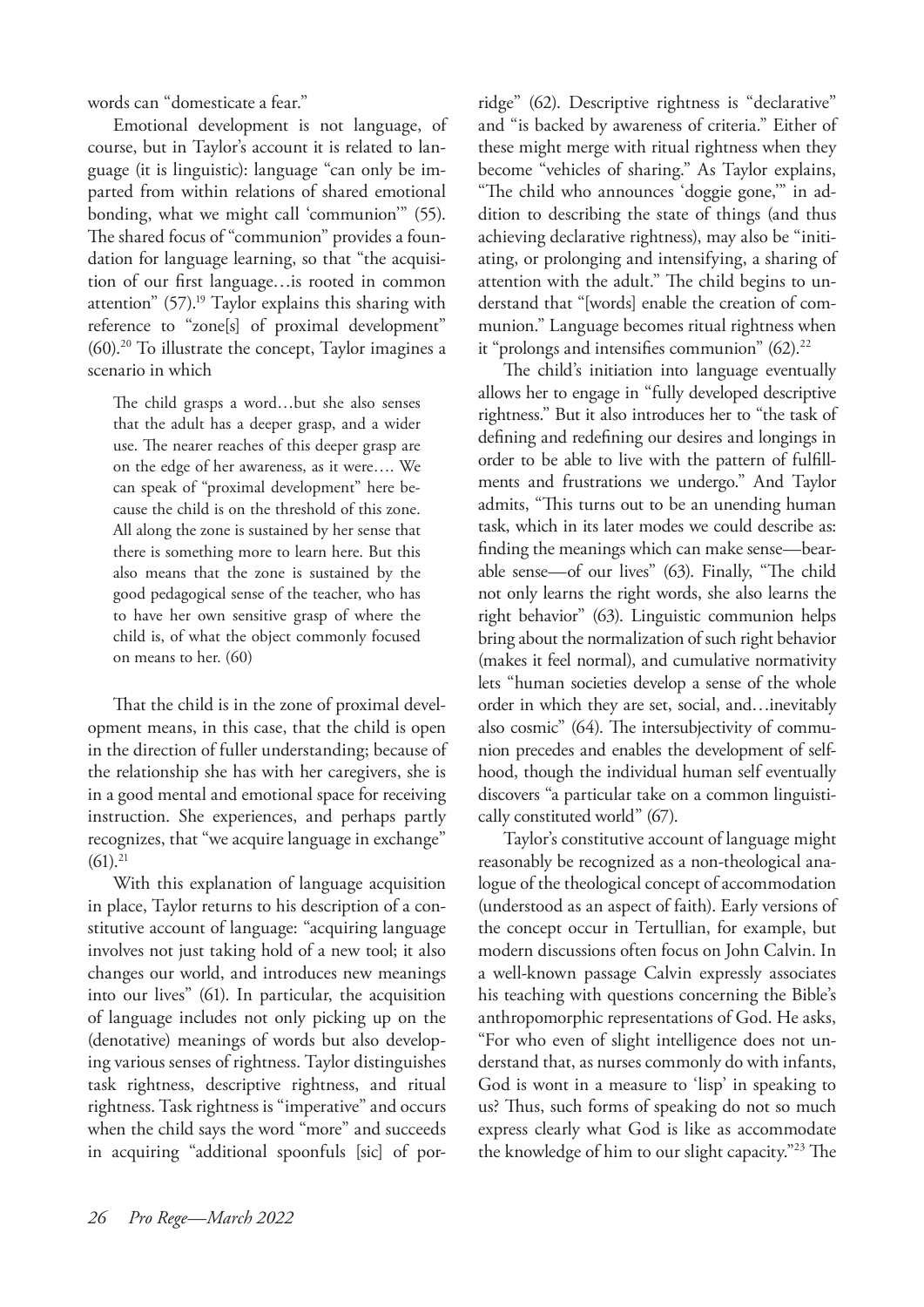idea is that, because human beings are finite and temporal, our understanding lacks the comprehensiveness of God's understanding. Moreover, because our knowing is finite and temporal, it will (in our earthly experience) continue to be revisable and corrigible (not because truth itself changes, but because our finite understanding remains in flux).

Merold Westphal develops the traditional insight for a context including postmodernism. In making the point that "theological rigor" calls for the theologian (or the ordinary human being) "to with regard to Christian faith in particular, something along these lines seems indicated by John 17:12-13, for example).<sup>25</sup> Perhaps being in the zone of proximal development (or something very like it) is proper, ordinary—to be expected—for adult members of faith communities, including Wilbur's Christianity.

## **Right Listening in "A Barred Owl"**

With Taylor's description of the human linguistic capacity in place as a context, let me make a

# Taylor's constitutive account of language might reasonably be recognized as a non-theological analogue of the theological concept of accommodation (understood as an aspect of faith).

think about God as humans should think about God rather than to think about God as God thinks about God," he says that he has "often come back to this homely analogy. My three-year-old son is sucking on a quarter. I tell him not to put coins in his mouth. He asks why not. Since he lacks an understanding of viruses and bacteria, and doesn't even have these words in his vocabulary, I tell him, 'Because they have little, invisible bugs on them that can make you sick if they get inside you. Remember how awful you felt last time you were sick?" Westphal continues, "This is...parentally revealed misinformation about sucking on coins. It is false [in one sense], but it is how the boy ought to think about the matter. But just for that reason, we probably shouldn't simply call it false."24

These examples are pertinent for Wilbur's poem because they make the same assumption Wilbur apparently makes: that when an adult adjusts her language in speaking to a child for the sake of the child's better understanding, something importantly distinct from lying is the result. Moreover, they suggest an answer to Michelson's problematization of Wilbur's faith. If it is appropriate for the child not to know everything all at once, but rather to trust her parents to guide her into fuller knowing as she matures, then perhaps it is appropriate for adult knowers also not to know everything all at once, but to come into knowing gradually (and

few suggestions with regard to how we might understand "A Barred Owl." Each of the poem's two stanzas comprises a single sentence. The first establishes the scenario; the second supplies comment. The stanzas visualize two different (but also related) settings and perspectives.<sup>26</sup> These are contrasted with reference to inside/outside, domestic/wild, cooked/raw, safe/scary, and so on. The problem, of course, is that the outside seems to invade the inside by means of "an owl's voice." The perceived invasion of one world by the other, along with the two worlds' mirroring of each other, appears in words that indicate similarities: the "small child" would presumably feel a certain kinship with the "small thing." Her "darkened room" anticipates the "dark branch" where the owl is at home; "not listening" supplies a particularization of "rightly listen[ing]." Finally, the suspicion that the owl has no one to cook for it as raised by the imagined question is confirmed by "eaten raw." The parents in the poem help the child articulate and inhabit these tensions by providing her with (initiating her into) "a common linguistically constituted world."

Wilbur characteristically chooses his words with great care, and several words in "A Barred Owl" call for particular notice. "Warping" indicates as early as the second word of the poem that the meaning of the sound heard in the next line has been conditioned already by its passage from its source to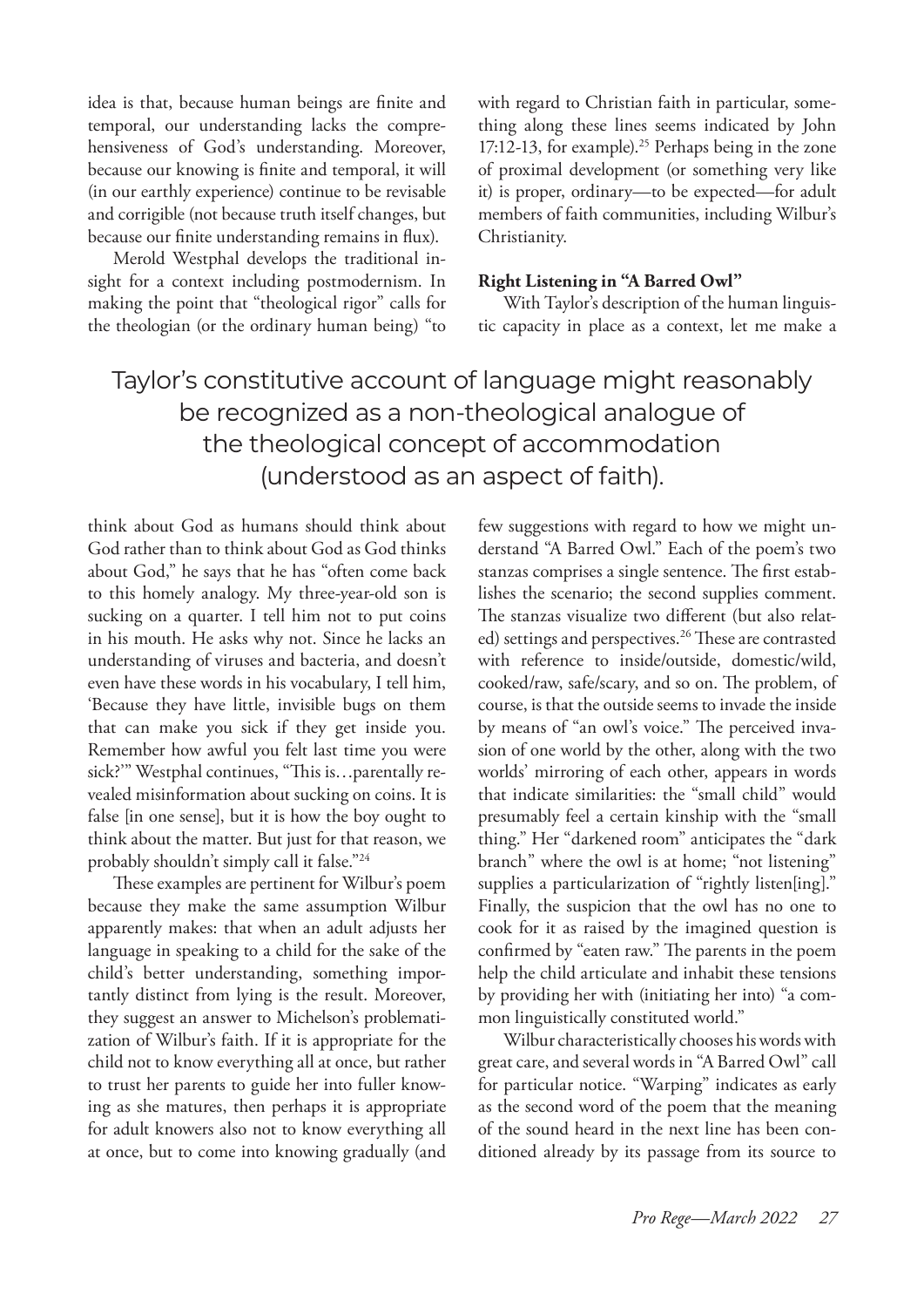the listening ears and perceiving minds. "To warp" is to bend or twist out of shape; in this meaningaware context, to warp thus indicates a departure from rightness that occurs between the source of the phenomenon and perception of it. The sound that reaches the child's awareness is not "pure" phenomenon but has been distorted before it reaches her and now needs to be corrected. Meaning has become involved in the sound, precisely because the child is functioning in the linguistic dimension.

In the second line "voice" also presupposes the linguistic dimension. Whereas "'sound' refers to a sensation caused in the ear by vibration of the surrounding air…[,] 'voice' refers to the faculty of speech in...humans."<sup>27</sup> Attributing a "voice" to the owl thus personifies the owl; it's reasonable to infer that Wilbur wants readers to notice the personification. If we do, then we are prepared to recognize that any attribution to the owl of affect or motive or attitude will personify—and our recognition will demystify—not only the safe friendliness offered to the child by her caregivers, but also the cruelty presupposed by Michelson.

In the remainder of the first stanza, the parents ("We") "[give] the child…a grasp of what is distressing her, and how relief can come" (Taylor, 53).28 The child, startled awake by the owl's noise, turns readily to her parents. That is, she tacitly recognizes in them an ability to help her understand her world better and accepts her place in (and further initiation into) the language community they define. (She is in "the zone of proximal development.") Movement from "we" (comprising only the adults) to "us" signals the child's entry into the space of shared meaning made available by the parents: the "us" clearly includes the child among those whom the owl's "question" reaches. The parents guide the child's understanding of rightness. Michelson's reading presupposes that the parents ought to provide descriptive rightness, but Taylor helps us recognize that task rightness (the child's knowing how to react, how to go "back to sleep") and possibly ritual rightness (reinforcement of the sense of communion she shares with her parents) are also relevant for the poem (though descriptive rightness remains pertinent, as I will suggest in a moment).

The "odd question" obviously expands the traditional anglophone rendering of the owl's sound (the convention that owls say "who," especially relevant for the barred owl, also called the hoot owl). "Odd," like "warping," alerts us to the tenuousness of our human efforts to find meaning in the sound made by the owl. The anthropomorphizing question,<sup>29</sup> which seems misleading on the surface, nevertheless tacitly acknowledges that the owl eats its meals raw, since it has no one to cook for it.30 It admits into the poem's discourse the relevance of a consideration of what the owl eats for the girl's fear (so the question discloses as well as concealing; it enacts descriptive rightness). The question thus implies a sort of apologia for the owl, which has no choice but to fend for itself. By admitting the relevance of eating, the question also leaves open for the child a fuller, more nuanced understanding of the owl when she is more mature.<sup>31</sup> (We are able to anticipate this improved understanding when we are willing to treat meaning as constitutive, emergent for us in dialogical exchange.)

The second stanza introduces direct reflection on how words mean. Words can, but need not, "make our terrors bravely clear." To make terror clear suggests focusing attention on terror. "Bravely" seems strangely placed at first. We are likely to try to make the phrasing mean that it is courageous to face our terrors, but grammatically the term modifies "clear." When Wilbur engages in this kind of play, we need to pay careful attention. Here it is worth considering whether we should hear behind the English word its Spanish source, "bravo," which can mean not only "courageous" but also "savage and untamed." (The Spanish word, more directly than the English, recalls derivation from the Latin *barbarus*.) To "make…terrors bravely clear" suggests not only that it is courageous to face one's terrors clear-eyed, but also, perhaps (and with regard to some circumstances), that there may be something savage about insisting on such a direct confrontation in every case.

For the child, whose sense of performative rightness arises from the "shared emotional bonding" Taylor calls "communion" (55), words may quite properly "domesticate a fear." I've already treated "domesticate" as a synonym for "tame." It's worth noticing, in addition, the word's etymology: "to (cause to) belong to the house." Understanding of the barred owl will not actually make it a mem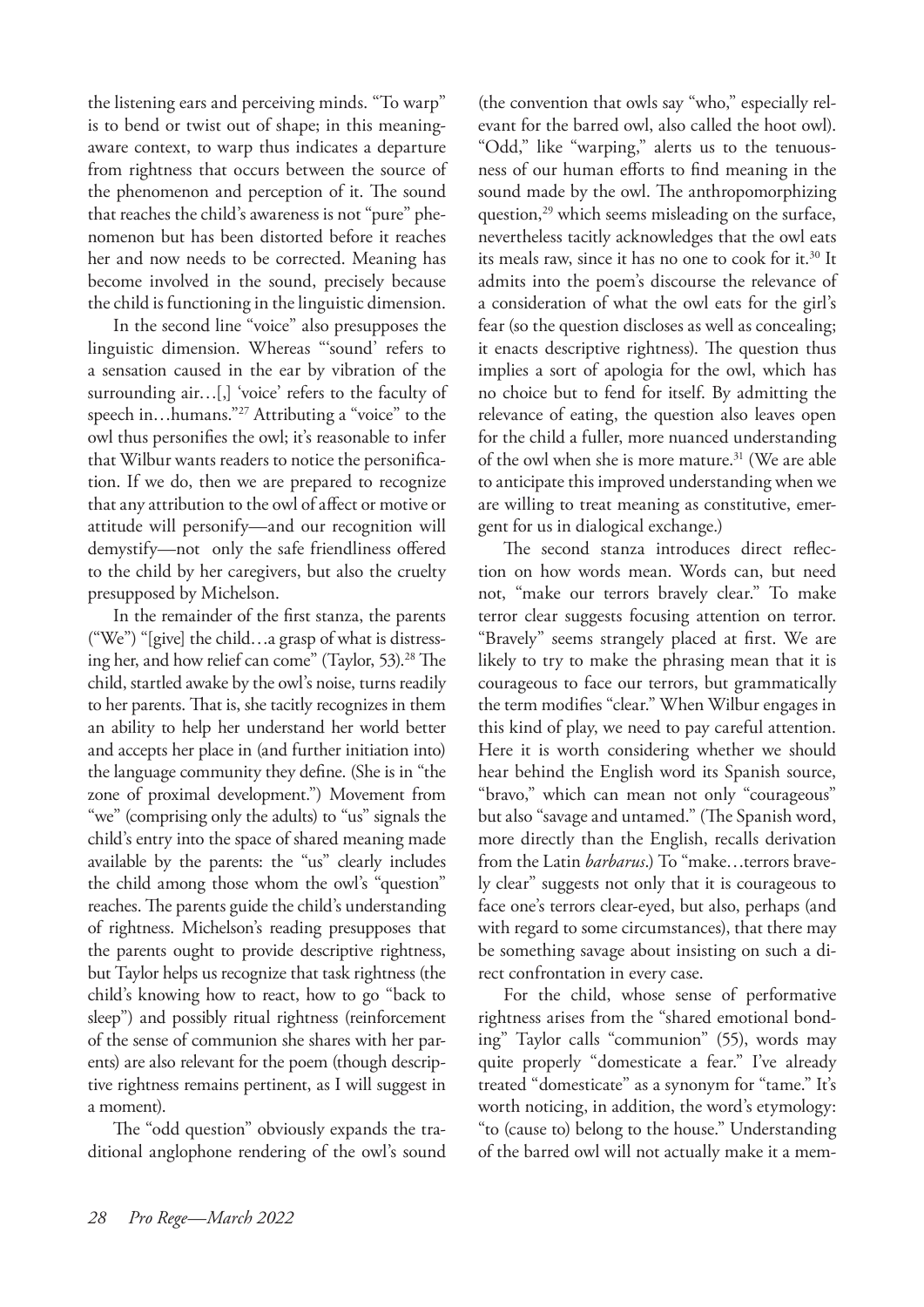ber of the household imagined in the poem, but understanding, developed in the ongoing linguistic maturation of the child, will at least make the owl a more acceptable neighbor. It may be that, for the time being, as she trusts her parents, right listening will amount to "not listening." The sound the owl makes that is pertinent to its hunting activities is, effectively, no sound, "the sound of stealthy flight." Putting it colloquially, the flight of the owl is not meant to be heard (and therefore it is not something to be listened for). The parents appropriately nurture the girl towards a right reaction to the owl world is fundamentally a great wonder and a great order, yes, I subscribe to those things." Though "hope" is sometimes used as a synonym for "optimism," I here mean to distinguish the two terms along lines suggested by Wilbur's comment, using "hope" to designate the second kind of optimism he identifies. I have borrowed the phrase "exercise in hope" from his late poem "Sir David Brewster's Toy," where it registers a resigned and contented anticipation of ongoing change within an ordered whole. As "exercise" suggests, hope is in motion; it adjusts for the contingencies of finite, temporal hu-

# Hope perseveres through ongoing, meaning-making responsiveness to the world (through linguistic constitution, to recall Taylor).

by discerning the question behind her fear ("is the thing that made that noise a threat to me?") and then by helping her receive affectively the true and right—answer ("no").

## **Towards Conclusion: Beyond Pessimism and Optimism**

By accepting optimism and pessimism as defining poles for Wilbur criticism, Michelson and others (such as Burt) presuppose the inevitability of an either/or choice: darkness excludes light, doubt seems irreconcilable with faith, multivocality is presumed to be incompatible with truth, and so on. In an effort to get beyond the optimism/pessimism construction (or possibly deconstruction) of Wilbur's meaning, I want to describe Wilbur's ordinary approach to the world as an "exercise in hope." "Ordinary" here acknowledges that Wilbur never attempted to express a rigorously systematic philosophical or theological stance; nevertheless, his works demonstrate sustained interest in a number of philosophically and theologically interesting emphases, including a persistent confidence with regard to the wholeness and overall goodness of the world.<sup>32</sup>

The distinction I'm after is indicated by Wilbur's answer to a question from Arlo Haskell in a 2009 interview.<sup>33</sup> Haskell asked, "Are you an optimist by nature?" Wilbur replied, "If an optimist is somebody who thinks everything will come out all right, I'm not. But if it's optimistic to think that the

man experience.<sup>34</sup> Hope of this kind shapes a number of Wilbur's major poetic meditations, including "Lying," "All That Is," "Fabrications," "Icarium Mare," and "Love Calls Us to the Things of This World." Such exercises in hope, though they incorporate what Michelson calls "psychological darkness," counter that darkness with light.

Hope perseveres through ongoing, meaningmaking responsiveness to the world (through linguistic constitution, to recall Taylor). If optimism seems naive, and thus like Paul Ricoeur's "primitive naïveté," hope is clear-eyed and disciplined, so that it is more like Ricoeur's "second naïveté," reconciling critical thought and experience with confident expectation.35 Thus "exercise" gets at the dynamism of human meaning-making in something like the way Wilbur expresses this in "An Event." "It is by words and the defeat of words," he says there, "That for a flying moment one may see / By what cross-purposes the world is dreamt" (21, 23- 24). In other words, when human beings express an understanding of the world in language, their attempt accomplishes real and legitimate access to things as they are, but because we are finite and temporal, this access is never total, never statically achieved. The child in "A Barred Owl" gains the knowledge she needs in the moment of the poem, but her experience of linguistic development in "communion" also prepares her for additional knowledge later—and again later. (Among other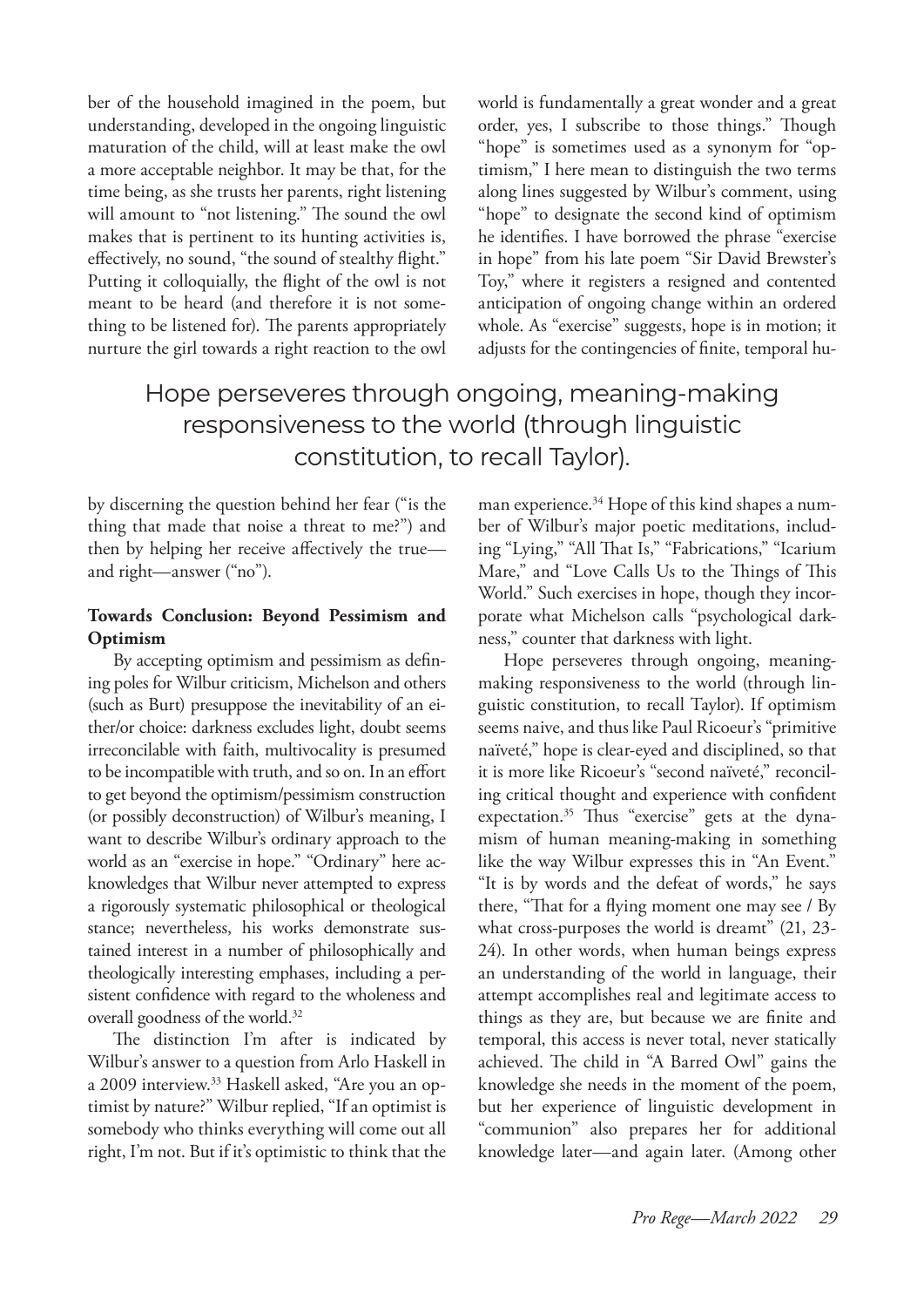things, being in the linguistic dimension addresses affect as well as understanding; we may say that, in addition to being informed by our intellective cognition, our knowing is formed by our affective cognition.) For the girl, as for all of us, understanding sometimes breaks down or calls for correction, and we try again. We position ourselves in the zone of proximal development (or something like it), anticipating improved understanding. Although for some this unrelenting dynamism might invite pessimism, Wilbur regards it as hopeful. For him, linguistic constitution regularly refreshes and reveals the wonder of the world.

As with hope, so with faith. Although Wilbur's poem is not overtly theological, Michelson rightly recognizes that its depiction of human life potentially impinges on theological concerns. Michelson is wrong, however, to construe the poem as foregrounding doubt at the expense of faith. On the contrary, the poem briefly models the exercise of trust within community as the properly dialogical response of faith to doubt. For the speaker of the poem, right listening is listening that is attuned to the contingent circumstances emergent for particular individuals at particular times.

### Endnotes

- 1. Robert Sokolowski, *Introduction to Phenomenology* (Cambridge: Cambridge University Press, 2000), 167-168. Although I will focus on the work of Charles Taylor in what follows, Sokolowski's work on similar themes has informed my appropriation of Taylor.
- 2. Lesslie Newbigin, *Proper Confidence: Faith, Doubt, and Certainty in Christian Discipleship* (Grand Rapids: Eerdmans, 1995), 76.
- 3. Richard Wilbur, *Collected Poems: 1943-2004* (Orlando: Harcourt, 2004). Hereafter cited by titles and line numbers.
- 4. Bruce Michelson, "Richard Wilbur's Music of Pure Cold," *Christianity and Literature* 42.4 (Summer 1993): 585-600; 592. Nearly all of the published commentary on "A Barred Owl" is in the form of very brief comments in reviews of Wilbur's poetry (like those of John Burt, mentioned below). Michelson's is the most fully developed reading I've discovered.
- 5. His thesis in "Pure Cold" builds on the argu-

ment of his earlier book, *Wilbur's Poetry: Music in a Scattering Time* (Amherst: University of Massachusetts Press, 1991).

- 6. John Burt, "Notes on Some Recent Poetry," *The Southern Review* 37.4 (Autumn 2001): 838.
- 7. http://archive.emilydickinson.org/letter/thb90. htm.
- 8. Charles Taylor, *The Language Animal: The Full Shape of the Human Linguistic Capacity* (Cambridge, MA: Harvard University Press, 2016), 214. Hereafter cited by page number.
- 9. Richard Wilbur, "Sumptuous Destitution," in *Responses: Prose Pieces 1953-1976* (New York: Harper Brace Jovanovich, 1976): 3-15; 14.
- 10. English Standard Version.
- 11. The distinction is suggested by Newbigin's *Proper Confidence*.
- 12. Taylor uses the acronym HLC, discussing Thomas Hobbes, John Locke, and Étienne Bonnot de Condillac as early proponents of designative views, though he argues that features of their views persist in more recent (and arguably more sophisticated) versions.
- 13. Taylor uses the acronym HHH, discussing Johan Gottfried Herder, Johann Georg Hamann, and Wilhelm von Humboldt as early proponents of constitutive views, though his development of a constitutive account goes beyond their insights, drawing on a number of more recent thinkers.
- 14. Let me emphasize that for Taylor, constitution respects factual correctness; not just any meaning will do. But meaning involves more than bare facts.
- 15. Properly speaking, "predator" is unproblematically designative, while "ruthless" functions constitutively. The issue here is that Michelson takes the constitutive descriptor as self-evidently normative (as if it were designative).
- 16. It should be noted that Taylor is not opposed to empirical verifiability, which certainly has its place, for example in the natural sciences.
- 17. Herder's word is *Besonnenheit*.
- 18. The poem simply refers to an apparently adult "we." It seems reasonable to assume that reference is to the child's parents, though other caregivers (including, for example, grandparents) are possible.
- 19. Taylor connects "common attention" with Michael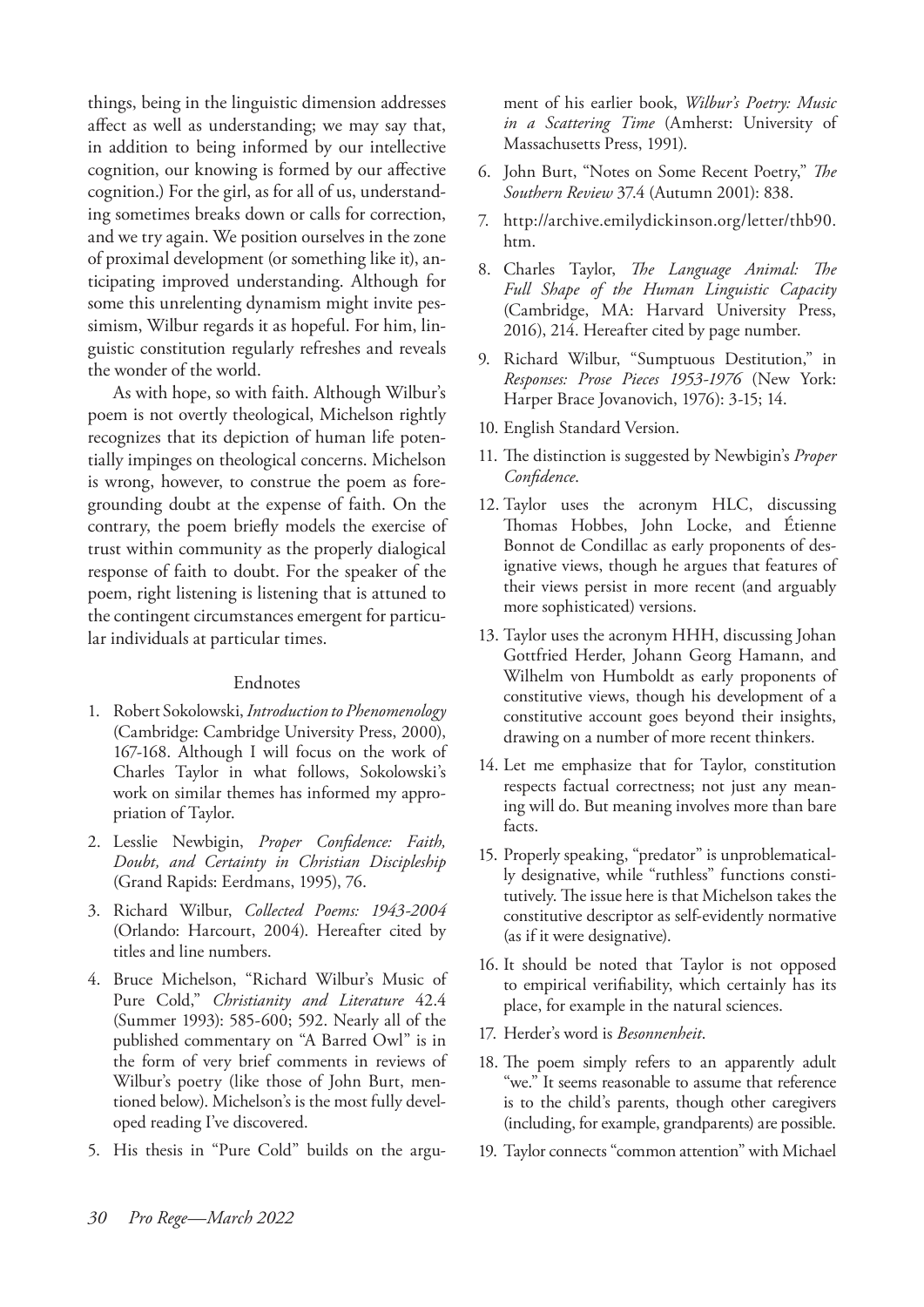Tomasello's phrase "joint attentional frames," citing *Constructing a Language: A Usage-Based Theory of Language Acquisition* (Cambridge, MA: Harvard University Press, 2003), 22. In joint attentional frames, "two speakers share the same reference."

- 20. The term derives from Lev Vygotsky, but Taylor borrows it from Merlin Donald, *Origins of the Modern Mind* (Cambridge, MA: Harvard University Press, 1991), 177. As a convenience, I am appropriating Taylor's use of the phrase to my own purposes without necessarily endorsing the details of its usage by Vygotsky and Donald.
- 21. Vygotsky's notion of zones of proximal development recalls, in several respects, Hans-Georg Gadamer's characterization of the fusion of horizons that occurs in the ongoing human dialogue. See his discussion in the closing section of the Second Part of *Truth and Method*, 2<sup>nd</sup> rev. ed., trans. Joel Weinsheimer and Donald G. Marshall (New York: Crossroad, 1989).
- 22. Taylor's account is informed by Catholic doctrine. According to Taylor, "Ritual can be both a reenactment of something (the Canon of the Mass in relation to the Last Supper), and also an effecting and enacting of what is represented (the transformation of bread and wine into the Body and Blood of Christ)" (69).
- 23. John Calvin, *Institutes of the Christian Religion*, ed. John T. McNeill and trans. Ford Lewis Battles (Philadelphia: The Westminster Press, 1960), 1.13.1. For discussion, see Michael Tinker, "John Calvin's Concept of Divine Accommodation: A Hermeneutical Corrective," *Churchman* (Winter 2004): 325-358. Tinker mentions early examples of the doctrine of accommodation in Origen and Clement of Alexandria, as well as in Tertullian (327).
- 24. Merold Westphal, *Overcoming Onto-Theology: Toward a Postmodern Christian Faith* (New York: Fordham University Press, 2001), 80.
- 25. A well-known poem by Emily Dickinson associates metaphysical, and tacitly theological, accommodation with the parental accommodation by means of which adults address children. "Tell All the Truth," number 1263 in *The Poems of Emily Dickinson*, ed. R. W. Franklin (Cambridge, MA: Harvard University Press, 1999), recommends a gradual approach to truth; the details suggest that truth here is transcendent (or perhaps absolute) truth, *the* truth, rather than simply some particu-

lar truth (it is "too bright for our infirm Delight," that is, for our fallible and finite human apprehension of it):

> Tell all the truth but tell it slant— Success in Circuit lies Too bright for our infirm Delight The Truth's superb surprise As Lightning to the Children eased With explanation kind The Truth must dazzle gradually Or every man be blind—

The poem neither denies nor resists truth; moreover, it wants the whole truth, "all the truth." For finite human beings, however, "Truth's superb surprise" is so dazzling that being exposed to it all at once would strike us blind. Given our limits, our best hope of "Success" with regard to appropriating truth is "in Circuit" as one who follows a circuitous or zig-zag ("slant") route in order to get to the top of a mountain. (Literary precedents include Francis Petrarch's "Ascent of Mount Ventoux" and John Donne's description of climbing a mountain towards "Truth" in his "Satire III.") The parents in Wilbur's poem offer the child an "explanation kind."

- 26. Wilbur regularly cultivates such contrasts: clear examples include "A Wall in the Woods: Cummington" and "Altitudes."
- 27. I quote from https://www.differencebetween. com/difference-between-sound-and-vsvoice/#:~:text=The%20word%20'sound'%20 refers%20to,surrounding%20air%20or%20 other%20medium.&text=On%20the%20other%20hand%20the,the%20tenor%20in%20 your%20voice'.
- 28. Michelson and Burt would perhaps take the "we" as implicating not only the parents but adults generally in a censorship undertaken for the sake of children. The first-person plural is significant here, on the contrary, because it recognizes the construction of meaning as a communal activity.
- 29. Recall that anthropomorphism is the issue addressed by the theological concept of accommodation.
- 30. We may notice in passing the reminder of Claude Lévi-Strauss in *The Raw and the Cooked*, trans. John and Doreen Weightman (Chicago: University of Chicago Press, 1969), that "empirical categories—such as the categories of the